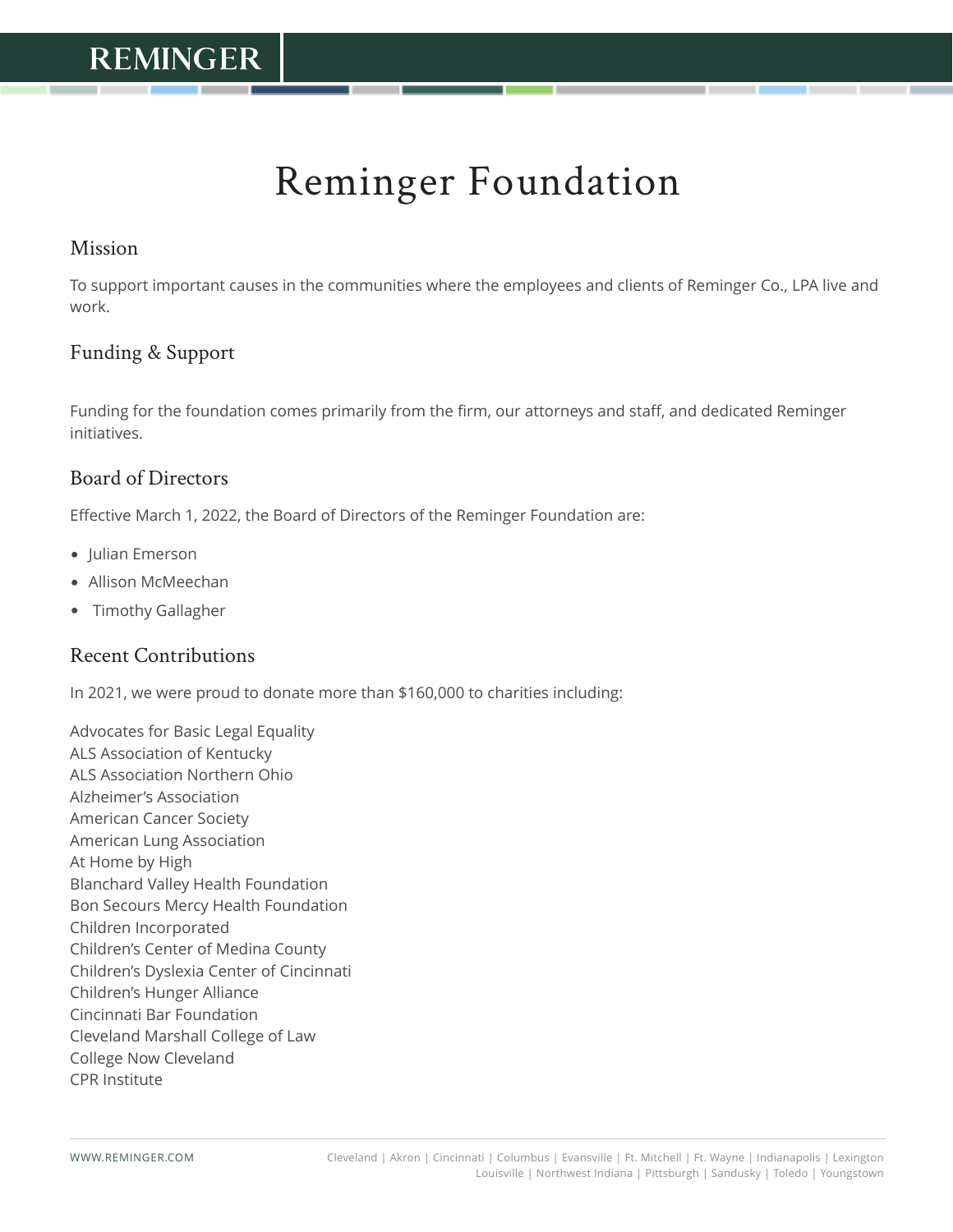REMINGER FOUNDATION

Crohn's and Colitis Foundation Epilepsy Association GiGi's Playhouse Girl unKnown, Inc. Home for the Aged of the Little Sisters of the Poor, Inc. Hospice of the Western Reserve Hudson-Wise Foundation Indiana Members Foundation InMotion Insurance Industry Charitable Foundation Jewish Family Services Association Cleveland Julie Billiart Schools Karen P. Nakon Breast Cancer Foundation Kids Chance of Ohio Legal Aid of Western Ohio, Inc. Legal Aid Society of Cleveland Leukemia & Lymphoma Society Life Act Mandel Jewish Community Center MedWish International Minds Matter Cleveland OhioHealth Foundation Oral and Maxillofacial Surgery Foundation OutRun Ovarian Cancer OROC Parkinson Support and Wellness Random Acts of Kindness Everywhere Ravenwood Health Reiterheim Foundation, Inc. Shane Center She Has A Name Toledo Bar Association Toys for Tots United Church Homes United Way Cleveland USO United Service Organization Visions of Hope West Side Community House Western Reserve Area Agency on Aging YWCA of Greater Cleveland